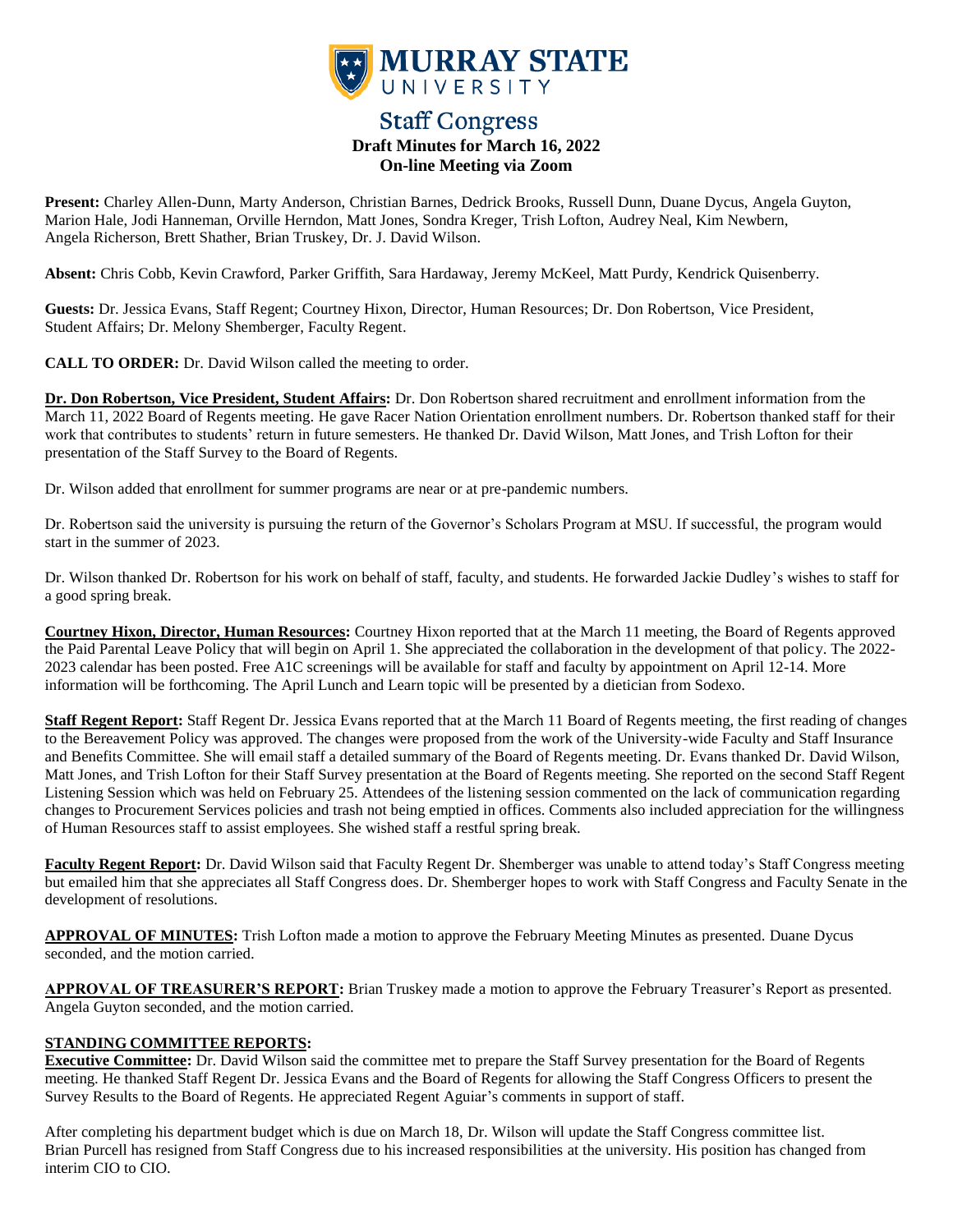Trish Lofton thanked Staff Regent Evans for her work during the Board of Regents meeting. She also appreciated Regent Aguiar's comments in support of staff.

**Credentials and Elections Committee:** Orville Herndon reported that the Credentials and Elections Committee has contacted staff who received the next high number of votes in the 2021 Staff Congress Election to ask if they would like to serve the remainder of vacant terms on Staff Congress. Some of the staff contacted are no longer at MSU and some have declined.

As approved by Staff Congress at the February 2022 monthly meeting, the candidacy filing period for the Staff Congress Election will begin on Monday, March 28 and end April 11 at 4:30 p.m. The election will be held April 26-28. Mr. Herndon read the names of Staff Congress members whose terms will expire July 1, 2022. The committee is considering waiting until after the Staff Congress Election to nominate staff to serve the remainder of Brian Purcell's and Tim Williams's terms on Staff Congress. The committee may then offer the position to a 2022 Staff Congress Election candidate who receives the next higher number of votes after the election winners. The committee will discuss this with the Staff Congress Executive Officers.

**Staff Recognition Committee:** On behalf of Staff Recognition Committee Chair Jeremy McKeel, who was unable to attend today's Staff Congress meeting, Dr. Wilson reported that an email was sent to staff with the names of the Staff Excellence Award Recipients.

## **Staff Special Events Committee:** No report.

## **Communications Committee:** No report.

**Working Conditions Committee:** Brian Truskey reported that the Working Conditions Committee has viewed most of the leadership videos from the Wayne Corporation. The committee plans to watch the remaining leadership modules within the week. Based on Staff Survey comments, the Staff Survey Committee assigned the Working Conditions Committee with viewing the leadership modules and developing a list of recommended resources for managerial staff orientation. Mr. Truskey thanked Dr. David Wilson, Matt Jones, Trish Lofton, and Jessica Evans for their representation of staff. He emailed Regent Aguiar to thank him for his supportive comments toward staff.

**Staff Survey Committee:** Brett Shather said the committee met earlier in March to discuss the timeline for the 2022 Staff Survey. The committee is considering sending the survey to staff in mid-April. The committee will meet after spring break to review the survey and revise questions. Comments can be sent to him.

# **Textbook Scholarship Committee:** No report.

Personnel Policies and Benefits Committee: Marion Hale is serving on the Personnel Policies and Benefits Committee. Due to physical therapy, she is not currently available to work with the committee. Orville Herndon said the committee will meet after spring break. New Staff Congress members can indicate on the committee preference form the committees on which they would like to serve.

Dr. Wilson said he will send the committee preference forms to the new members. Audrey Neal and Dedrick Brooks have joined the Staff Survey Committee.

# **UNIVERSITY-WIDE COMMITTEES:**

**Faculty and Staff Insurance and Benefits Committee:** Orville Herndon said the Faculty and Staff Insurance and Benefits Committee will meet on March 28, at 8:30 a.m. Sometime during the spring semester, the committee will begin talking about health insurance. Staff with comments on health insurance may contact committee members. The tuition waiver resolution and proposed changes to the Bereavement Policy came from staff members who contacted the Insurance and Benefits Committee with concerns. He encourages staff to contact the committee with concerns.

**Intercollegiate Athletic Council:** No report.

**Naming Campus Facilities Committee:** No report.

**Sick Leave Appeals Committee:** No report.

**International Studies Advisory Committee:** No report. Dr. Wilson asked that persons interested in serving on the International Studies Advisory Committee contact him.

**Budget Advisory Committee:** No report. Dr. Wilson said the committee will meet in April. Brian Purcell served on that committee. He plans to appoint a Staff Congress member to complete Brian Purcell's term on that committee.